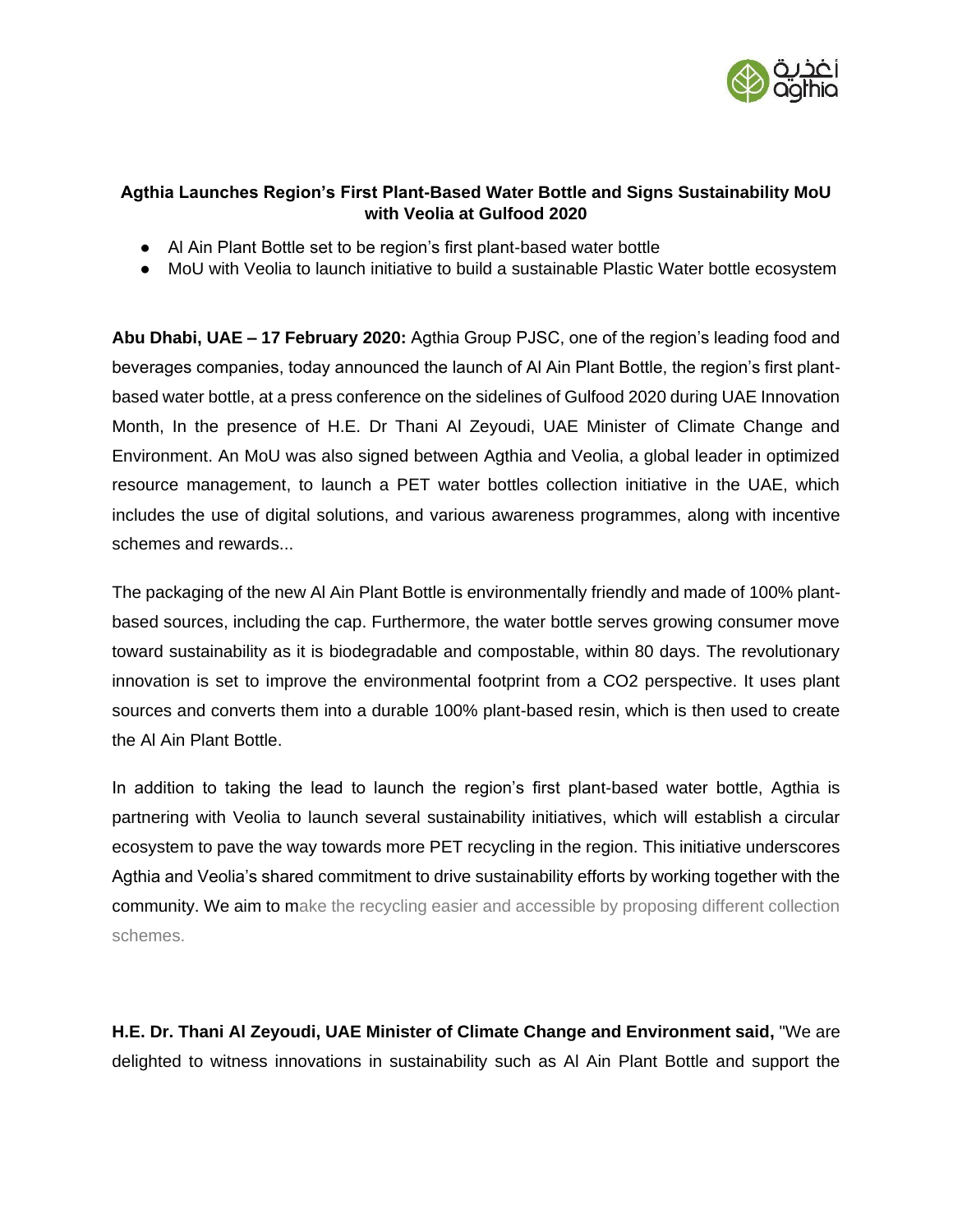

environmental initiatives launched by Agthia and Veolia, which are set to make a positive impact on our ecological footprint, in the region and beyond."

He added, "Managing plastic waste and shifting our behaviors to support a circular economy is a priority for the UAE and it is up to all of us to contribute."

**Tariq Ahmed Al Wahedi, Agthia Group CEO** said "Agthia remains committed to innovation and sustainability through its pioneering packaging innovations and trusted partnerships. Partnering with Veolia, a true global leader in resource management, and the launch of Al Ain Plant Bottle, is a testament to our commitment to sustainability and our future endeavors to improve Agthia's environmental footprint and support our drive to align with the national sustainability agenda 2021."

"Our MoU with Veolia and the launch of Al Ain Plant Bottle announced on the sidelines of Gulfood and during the UAE Innovation Month has served as an ideal platform for us to showcase the Group's latest responsible R&D efforts to the world."

Erich Konig, CEO of Veolia Environmental Services Emirates said " Veolia is really proud and excited about the partnership with Agthia, aiming to structure the local PET ecosystem by developing innovative and digital collection solutions to address the challenges of post-consumed plastic bottles and encouraging the creation of a more sustainable and circular economy for plastic."

The PET collection initiative between Agthia and Veolia is set to commence in March and is the first step towards establishing an efficient PET recycling ecosystem, beginning in Abu Dhabi with the aim to implement the program on a national scale. The entities will work together with customers, partners and channels to enhance the collection of PET bottles. Furthermore, there are plans in place to test the option to collect bottled water from homes powered by a Veolia userfriendly application to facilitate a smooth collection process from consumers across the UAE.

The science behind Al Ain Plant Bottle is based on converting plants to special polymer material obtained from the fermentation of sugars contained in plants and used to create this material, without using a single drop of petroleum or its by-products. The plant-based bottle is being developed at Agthia's new Packaging Technology Center in Al Ain, under the strictest quality standards and under manufacturing conditions that consumes 60% less energy during entire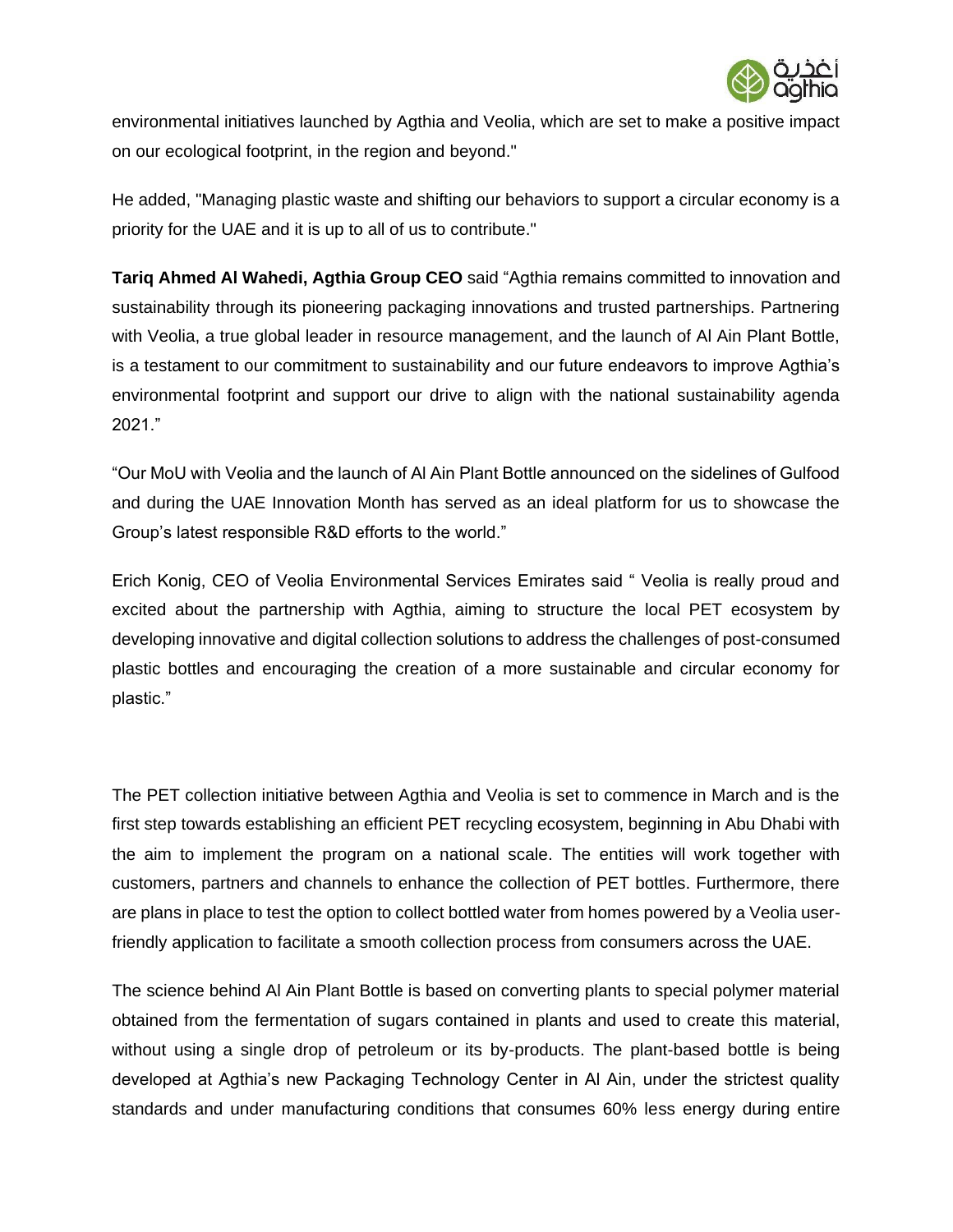

process and has best-in-class CO2 environmental footprint, with more than 50% savings on nonrenewable energy.

The launch of these two innovative initiatives during the UAE's Innovation Month is part of Agthia's commitment to innovation and sustainability, which includes practices and application of environmental, social, and corporate governance (ESG) standards across the company's business operations and measuring the impact on the environment. Agthia has been steadfast in its efforts to provide innovative solutions that support consumers' healthy lifestyles and its commitment to the environment. The result is a revolutionary packaging and initiatives that underscores the Group's efforts in supporting the national sustainability agenda as well as latest achievements as part of its long-term sustainability goals.

Agthia Group's pavilion is located at HALL 7 – Stand C7 – 20.

### **-ENDS-**

## **About Agthia** Group PJSC

Agthia Group is a leading Abu Dhabi based food and beverage company. Established in 2004, the Company is listed on the Abu Dhabi Securities Exchange (ADX) and has the symbol "AGTHIA". 51 percent of the Company's shares are held by Senaat (General Holding Corporation), an Abu Dhabi Government entity, with the balance held by retail and institutional investors. The Company's assets are located in the UAE, Saudi Arabia, Kuwait, Oman, Egypt and Turkey. Agthia offers a world class portfolio of integrated businesses providing high quality and trusted food and beverage products for customers and consumers across the UAE, GCC, Turkey and the wider Middle East. More than 4,000 employees are engaged in manufacturing, distribution and marketing various food and beverage products: Water (Al Ain, Al Bayan, Alpin Natural Spring Water, Delta, Bambini); Flour (Grand Mills); Animal Feed (Agrivita, Agrivita Marabea); Juices (Al Ain Fresh, Capri Sun); Dairy (Yoplait); Processed Food (Al Ain Tomato Paste, Frozen Vegetable); Ambient and Frozen Bakery (Grand Mills). [www.agthia.com](http://www.agthia.com/) 

### **About Veolia**

**Veolia** is the global leader in optimized resource management. With over 171,000 employees worldwide, the Group designs and provides water, waste and energy management solutions which contribute to the sustainable development of communities and industries. Through its three complementary business activities, Veolia helps to develop access to resources, preserve available resources, and to replenish them.

In 2018, the Veolia group supplied 95 million people with drinking water and 63 million people with wastewater service, produced nearly 56 million megawatt hours of energy and converted 49 million